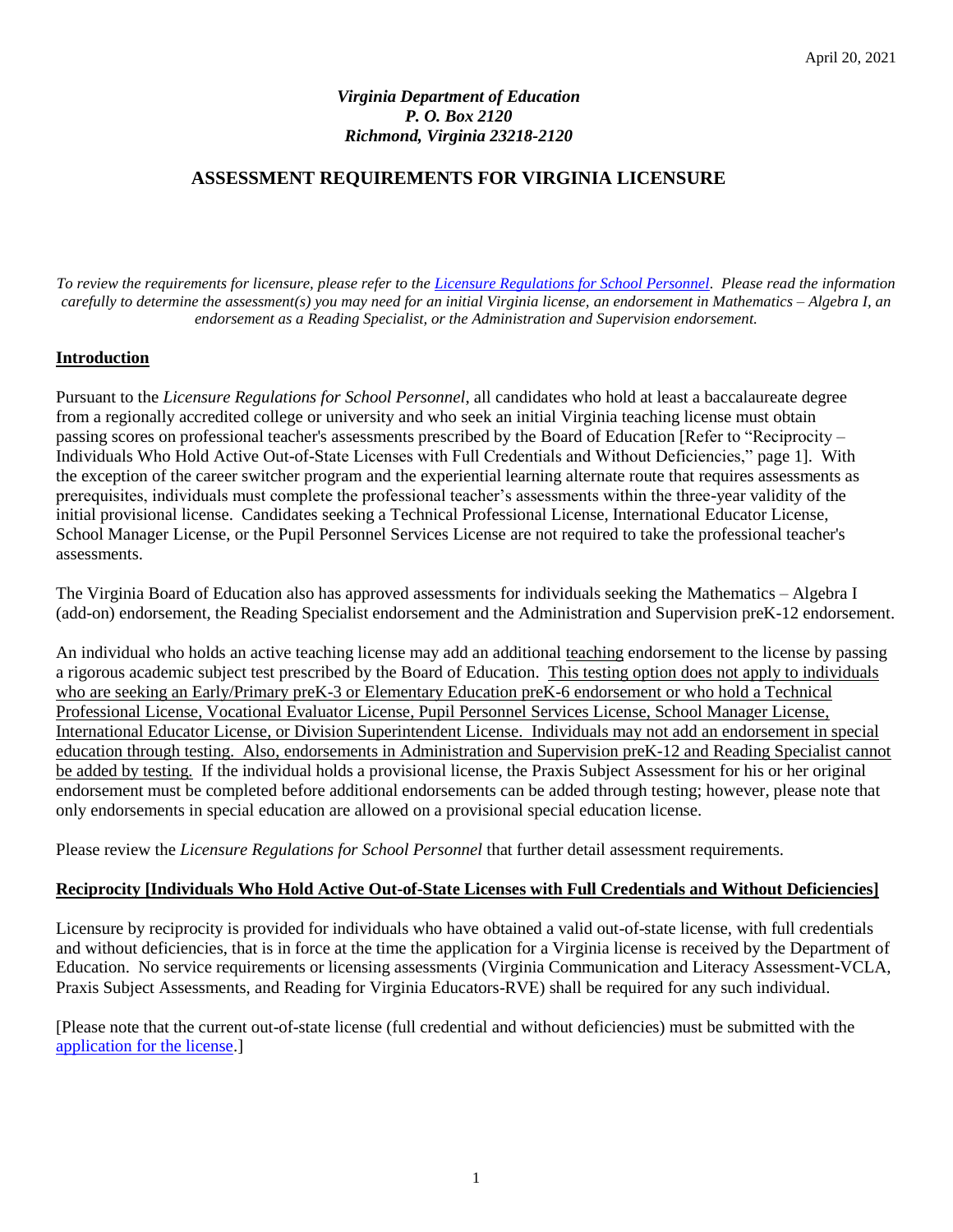### **Assessments Required for Initial Licensure**

The prescribed tests for Virginia for initial licensure are as follows:

## **ACADEMIC SKILLS ASSESSMENT**

## **Virginia Communication and Literacy Assessment-VCLA**

## **CONTENT ASSESSMENT**

**Praxis Subject Assessments** (if applicable) – Refer to Praxis Subject Assessments

**READING ASSESSMENT** [Required for the specific endorsement areas listed below.]

**Praxis Series Reading for Virginia Educators (RVE): Elementary and Special Education (5306)** – A reading assessment [Reading for Virginia Educators: Elementary and Special Education-RVE is required for individuals seeking initial licensure in any of the following endorsements (teaching areas): Early/Primary Education preK-3, Elementary Education preK-6, Special Education-General Curriculum, Special Education Hearing Impairments, and Special Education Visual Impairments. [This assessment also may apply to those individuals with endorsements in Special Education-Emotional Disturbances, Special Education-Specific Learning Disabilities, and Special Education-Intellectual Disabilities who were advised under previous regulations to meet this assessment requirement for full licensure.]

# **Assessment Required for Individuals Seeking a Reading Specialist Endorsement**

**Praxis Series Reading for Virginia Educators (RVE): Reading Specialist (5304)**

## **Assessment Required for Individuals Seeking an Initial License with a Special Education Visual Impairments Endorsement**

**Braille Proficiency Test (0633)**

# **Assessment Required for Individuals Seeking an Administration and Supervision Endorsement**

## **School Leaders Licensure Assessment (SLLA) (6011); OR**

**School Leaders Licensure Assessment (SLLA) (6990)**

(For the period of September 1, 2018 to January 1, 2020, individuals may take either the SLLA (6011) or SLLA (6990). Effective January 1, 2020, the SLLA (6990) is required for individuals seeking an Administration and Supervision preK-12 endorsement.) [Score reports for individuals who took the SLLA (6011) prior to 1/1/2020, will be accepted provided the candidate met the passing score effective at the time the test was taken.]

# **ASSESSMENTS**

# **VIRGINIA COMMUNICATION AND LITERACY ASSESSMENT**

The Virginia Communication and Literacy Assessment (VCLA) became effective January 1, 2006, for individuals seeking an initial Virginia license [Refer to "Reciprocity – Individuals Who Hold Active Out-of-State Licenses with Full Credentials and Without Deficiencies," page 1]. For more information about the test content, test dates, costs, accommodations for individuals with disabilities, and registration, refer to the [VCLA website,](http://www.va.nesinc.com/) or contact Evaluation Systems Pearson, P. O. Box 660, Amherst, MA 01004-9015; Telephone: (866) 613-3292 or (413) 256-2888; Teletypewriter (TTY): (413) 256-8032.

# **PASSING SCORES: EFFECTIVE MARCH 22, 2006 to DECEMBER 31, 2013**

On March 22, 2006, the Virginia Board of Education approved passing scores for the Virginia Communication and Literacy Assessment (VCLA). The scaled passing scores are 235 for the reading subtest, a score of 235 for the writing subtest, **or** a composite score of 470 for the assessment.

| <b>Writing Sub Test:</b> | 235 |
|--------------------------|-----|
| <b>Reading Sub Test:</b> | 235 |
| <b>Composite Score:</b>  | 470 |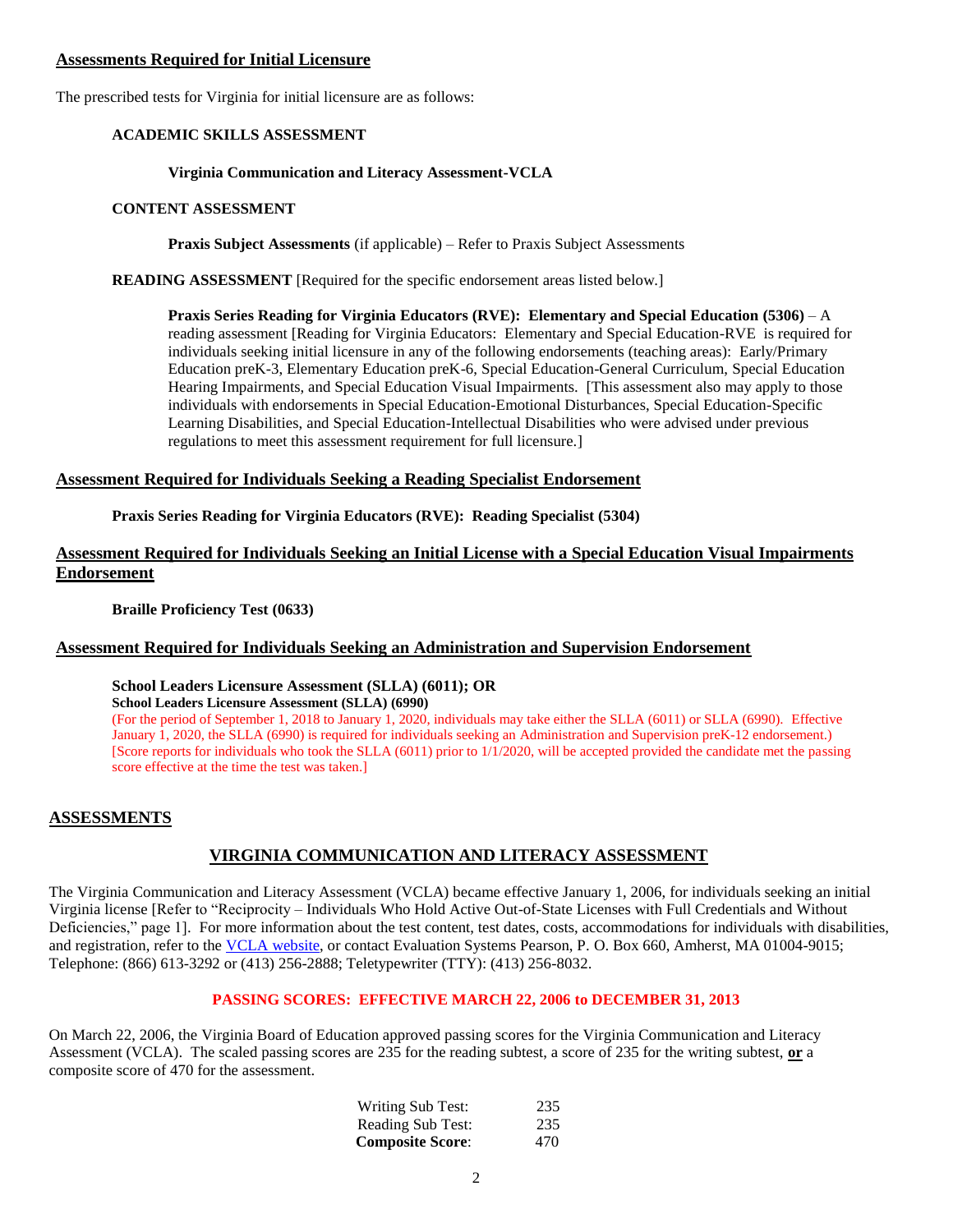### **PASSING SCORES: EFFECTIVE JANUARY 1, 2014**

On June 27, 2013, the Virginia Board of Education approved new VCLA passing raw scores for the Virginia Communication and Literacy Assessment (VCLA). Even though the scaled passing score remains the same, the score scale has been adjusted to apply the Board approved passing raw scores. As a result, the scaled passing scores are 235 for the reading subtest, a score of 235 for the writing subtest, **or** a composite score of 470 for the assessment.

| <b>Writing Sub Test:</b> | 235 |
|--------------------------|-----|
| Reading Sub Test:        | 235 |
| <b>Composite Score:</b>  | 470 |

Score reports for individuals who took the VCLA prior to January 1, 2014, will be accepted provided the candidate met the passing score effective at the time the test was taken.

### **PRAXIS SUBJECT ASSESSMENTS**

#### *Please note the column that identifies the "CURRENT VIRGINIA APPROVED TESTS."*

The following initial licensure tests are prescribed by the Board of Education (Refer to "Reciprocity – Individuals Who Hold Active Out-of-State Licenses with Full Credentials and Without Deficiencies," page 1). Individuals are required to satisfy the Subject Area test(s) requirement for only one endorsement area, but it must match an endorsement area in which the initial licensure is granted. For information regarding registration, test administration, fees, the policy for testing individuals with disabilities, etc., please refer to th[e ETS website,](http://www.ets.org/) or contact the Educational Testing Service (ETS) at 1-800-772-9476 or 609-771-7395 for THE PRAXIS SERIES Registration Bulletin or write to THE PRAXIS SERIES, ETS, P. O. Box 6051, Princeton, NJ 08541-6051. Hearing impaired individuals using a Telecommunications Device for the Deaf (TDD) may call 1-800-275-1391 for information.

| <b>SUBJECT AREA TEST</b>                                                                                                                                                                                                                                                                                   | <b>CURRENT</b><br><b>VIRGINIA</b><br><b>APPROVED</b><br><b>TESTS</b><br><b>(MARKED)</b><br><b>WITH X)</b> | <b>TEST CODE</b><br>Praxis test codes beginning<br>with a "5" are computer-based<br>tests. | <b>PASSING</b><br><b>SCORE</b> | <b>ENDORSEMENT AREA</b>                         |
|------------------------------------------------------------------------------------------------------------------------------------------------------------------------------------------------------------------------------------------------------------------------------------------------------------|-----------------------------------------------------------------------------------------------------------|--------------------------------------------------------------------------------------------|--------------------------------|-------------------------------------------------|
| <b>ART</b> (Visual Arts):                                                                                                                                                                                                                                                                                  |                                                                                                           |                                                                                            |                                |                                                 |
| Art: Content Knowledge                                                                                                                                                                                                                                                                                     |                                                                                                           | (0133)                                                                                     | 159                            | <b>Visual Arts</b>                              |
| (taken before $9/1/2011$ )                                                                                                                                                                                                                                                                                 |                                                                                                           | not current test in Virginia                                                               |                                |                                                 |
| Art: Content Knowledge                                                                                                                                                                                                                                                                                     |                                                                                                           | $(0134)$ paper                                                                             | 158                            | <b>Visual Arts</b>                              |
| (taken between $9/1/2011$ and $6/7/2014$ )                                                                                                                                                                                                                                                                 |                                                                                                           | not current test in Virginia                                                               |                                |                                                 |
| <b>Art: Content Knowledge</b>                                                                                                                                                                                                                                                                              | $\mathbf{X}$                                                                                              | $(5134)$ computer                                                                          | 158                            | <b>Visual Arts</b>                              |
| (taken after $9/1/2011$ )                                                                                                                                                                                                                                                                                  |                                                                                                           |                                                                                            |                                |                                                 |
| <b>BIOLOGY:</b>                                                                                                                                                                                                                                                                                            |                                                                                                           |                                                                                            |                                |                                                 |
| <b>Biology: Content Knowledge</b>                                                                                                                                                                                                                                                                          |                                                                                                           | $(0235)$ paper                                                                             | 155                            | <b>Biology</b>                                  |
| (taken before $6/7/2014$ )                                                                                                                                                                                                                                                                                 |                                                                                                           | not current test in Virginia                                                               |                                |                                                 |
| <b>Biology: Content Knowledge</b>                                                                                                                                                                                                                                                                          | $\mathbf X$                                                                                               | $(5235)$ computer                                                                          | 155                            | Biology                                         |
| <b>BRAILLE</b> (Special Education Visual Impairments):<br>A Braille assessment is required for initial licensure but CANNOT be used to add the Special Education Visual Impairments preK-12<br>endorsement by testing.                                                                                     |                                                                                                           |                                                                                            |                                |                                                 |
| <b>Braille Proficiency</b><br>(effective 7/1/2011 through 6/30/2016)<br>(This test became effective 7/1/2011, except for<br>teachers completing the approved Virginia<br>Visual Impairments Consortium Program who<br>were required to meet this requirement effective<br>7/1/2012 through June 30, 2016.) |                                                                                                           | $(0631)$ paper<br>Not current test in Virginia                                             | 168                            | Special Education-Visual<br>Impairments preK-12 |
| <b>Braille Proficiency</b><br>(effective July 1, 2016)<br><b>BUSINESS (Business and Information Technology):</b>                                                                                                                                                                                           | $\mathbf X$                                                                                               | (0633)                                                                                     | 157                            | Special Education-Visual<br>Impairments preK-12 |
|                                                                                                                                                                                                                                                                                                            |                                                                                                           |                                                                                            |                                |                                                 |
| <b>Business Education: Content Knowledge</b><br>(taken before 9/1/2010)                                                                                                                                                                                                                                    |                                                                                                           | (0100)<br>not current test in Virginia                                                     | 590                            | Business and Information<br>Technology          |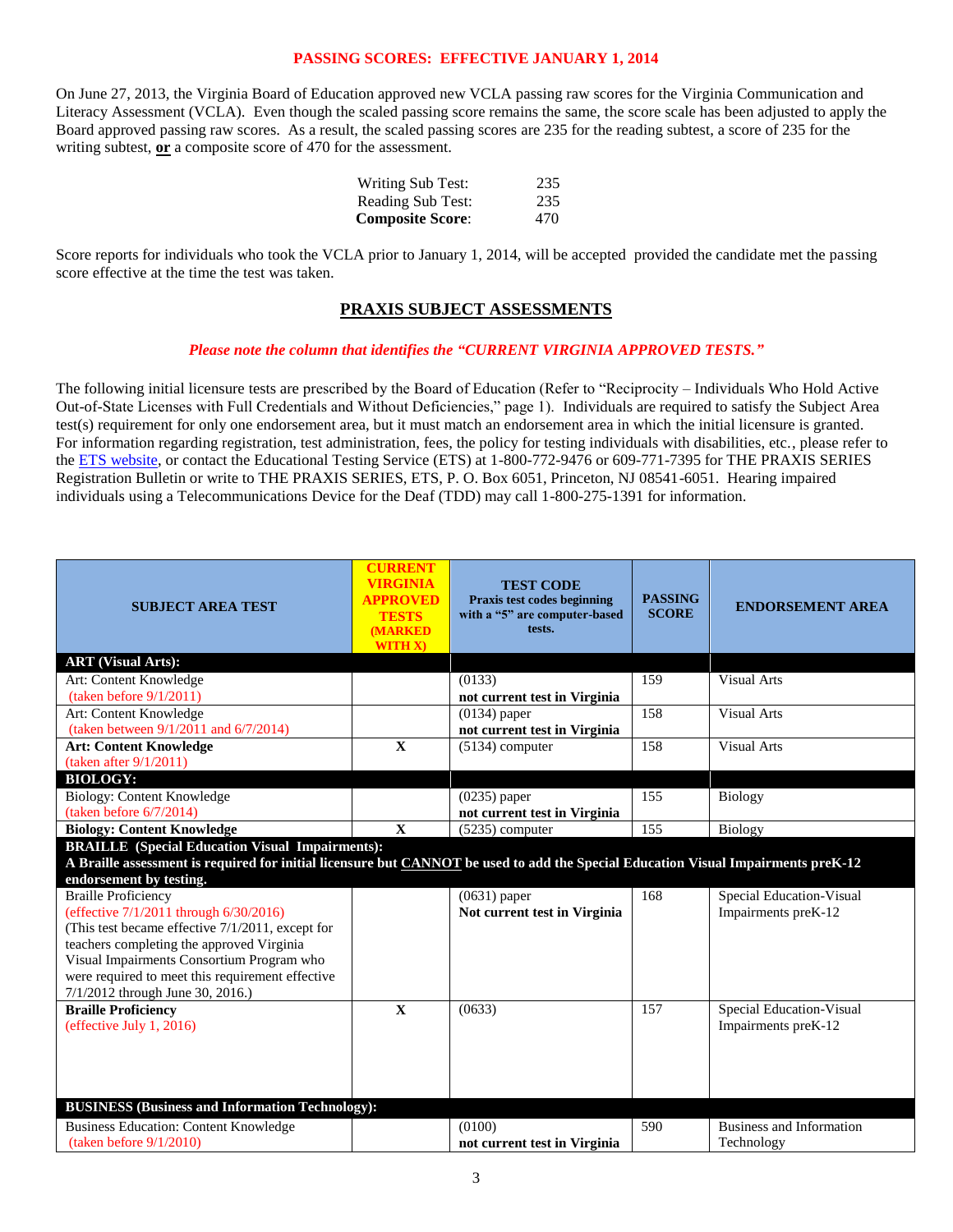| <b>SUBJECT AREA TEST</b>                                                                                                                                                                                                                                                                                                                                                                        | <b>CURRENT</b><br><b>VIRGINIA</b><br><b>APPROVED</b><br><b>TESTS</b><br><b>(MARKED)</b><br><b>WITH X)</b> | <b>TEST CODE</b><br>Praxis test codes beginning<br>with a "5" are computer-based<br>tests. | <b>PASSING</b><br><b>SCORE</b> | <b>ENDORSEMENT AREA</b>                                        |
|-------------------------------------------------------------------------------------------------------------------------------------------------------------------------------------------------------------------------------------------------------------------------------------------------------------------------------------------------------------------------------------------------|-----------------------------------------------------------------------------------------------------------|--------------------------------------------------------------------------------------------|--------------------------------|----------------------------------------------------------------|
| <b>Business Education: Content Knowledge</b><br>(taken after 9/1/2010 through 6/7/2014)                                                                                                                                                                                                                                                                                                         |                                                                                                           | $(0101)$ paper<br>not current test in Virginia                                             | 157                            | Business and Information<br>Technology                         |
| <b>Business Education: Content Knowledge</b><br>(taken after $9/1/2010$ )                                                                                                                                                                                                                                                                                                                       | $\mathbf X$                                                                                               | $(5101)$ computer                                                                          | 157                            | <b>Business and Information</b><br>Technology                  |
| <b>CHEMISTRY:</b>                                                                                                                                                                                                                                                                                                                                                                               |                                                                                                           |                                                                                            |                                |                                                                |
| Chemistry: Content Knowledge<br>(taken before $6/7/2014$ )                                                                                                                                                                                                                                                                                                                                      |                                                                                                           | $(0245)$ paper<br>not current test in Virginia                                             | 153                            | Chemistry                                                      |
| <b>Chemistry: Content Knowledge</b>                                                                                                                                                                                                                                                                                                                                                             | $\overline{\mathbf{X}}$                                                                                   | $(5245)$ computer                                                                          | 153                            | Chemistry                                                      |
| <b>COMPUTER SCIENCE:</b>                                                                                                                                                                                                                                                                                                                                                                        |                                                                                                           |                                                                                            |                                |                                                                |
| <b>Computer Science</b><br>(required September 1, 2018, except for<br>individuals applying for initial licensure through<br>Virginia approved programs who will become<br>subject to the requirement January 1, 2020)                                                                                                                                                                           | $\mathbf X$                                                                                               | $(5652)$ computer                                                                          | 142                            | <b>Computer Science</b>                                        |
| <b>EARTH AND SPACE SCIENCES:</b>                                                                                                                                                                                                                                                                                                                                                                |                                                                                                           |                                                                                            |                                |                                                                |
| Earth and Space Sciences: Content Knowledge<br>(taken before $6/7/2014$ )                                                                                                                                                                                                                                                                                                                       |                                                                                                           | $(0571)$ paper<br>not current test in Virginia                                             | 156                            | Earth Science                                                  |
| <b>Earth and Space Sciences: Content</b><br>Knowledge                                                                                                                                                                                                                                                                                                                                           | $\mathbf X$                                                                                               | $(5571)$ computer                                                                          | 156                            | Earth Science                                                  |
| <b>ELEMENTARY EDUCATION:</b><br>Elementary Subject Tests are required for initial licensure but CANNOT be used to add an Early/Primary preK-3 or Elementary Education<br>preK-6 endorsement by testing.                                                                                                                                                                                         |                                                                                                           |                                                                                            |                                |                                                                |
| Elementary Education: Content Knowledge<br>(taken before $7/1/2014$ )<br>[Score reports for individuals who took the<br>Elementary Education: Content Knowledge<br>$(0014/5014)$ prior to 7/1/2014, will be accepted<br>provided the candidate met the passing score<br>effective at the time the test was taken.]                                                                              |                                                                                                           | $(0014)$ paper<br>not current test in Virginia                                             | 143                            | Early/Primary Education preK-3;<br>Elementary Education preK-6 |
| Elementary Education: Content Knowledge<br>(taken before $7/1/2014$ )<br>[Score reports for individuals who took the<br>Elementary Education: Content Knowledge<br>$(0014/5014)$ prior to $7/1/2014$ , will be accepted<br>provided the candidate met the passing score<br>effective at the time the test was taken.]                                                                           |                                                                                                           | $(5014)$ computer<br>not current test in Virginia                                          | 143                            | Early/Primary Education preK-3;<br>Elementary Education preK-6 |
| Elementary Education: Multiple Subjects (5031):<br>This test was required in Virginia 7/1/2014 through 6/30/2015.<br>A passing score on each subtest was required. [Score reports for individuals who took the Elementary<br>Education: Multiple Subjects (5031) prior to 7/1/2015, will be accepted provided the candidate met the passing<br>score effective at the time the test was taken.] |                                                                                                           | Early/Primary Education preK-3;<br>Elementary Education preK-6                             |                                |                                                                |
| Elementary Education: Multiple Subjects<br>Subtest (5032): Reading and Language Arts<br>(required 7/1/2014 through 6/30/2015)                                                                                                                                                                                                                                                                   |                                                                                                           | $(5032)$ computer<br>not current test in Virginia                                          | 165                            | Early/Primary Education preK-3;<br>Elementary Education preK-6 |
| Elementary Education: Multiple Subjects<br>Subtest (5033): Mathematics<br>(required 7/1/2014 through 6/30/2015)                                                                                                                                                                                                                                                                                 |                                                                                                           | $(5033)$ computer<br>not current test in Virginia                                          | 164                            | Early/Primary Education preK-3;<br>Elementary Education preK-6 |
| Elementary Education: Multiple Subjects<br>Subtest (5034): Social Studies<br>(required 7/1/2014 through 6/30/2015)                                                                                                                                                                                                                                                                              |                                                                                                           | $(5034)$ computer<br>not current test in Virginia                                          | 155                            | Early/Primary Education preK-3;<br>Elementary Education preK-6 |
| <b>Elementary Education Multiple Subjects</b><br>Subtest (5035): Science<br>(required 7/1/2014 through 6/30/2015)                                                                                                                                                                                                                                                                               |                                                                                                           | $(5035)$ computer<br>not current test in Virginia                                          | 159                            | Early/Primary Education preK-3;<br>Elementary Education preK-6 |
| <b>Elementary Education: Multiple Subjects (5001):</b><br>This test is required in Virginia on and after 7/1/2015. A passing score on each subtest is required. If a<br>passing score is not obtained on each subtest, a subtest may be retaken as a stand-alone test.                                                                                                                          |                                                                                                           | Early/Primary Education preK-3;<br>Elementary Education preK-6                             |                                |                                                                |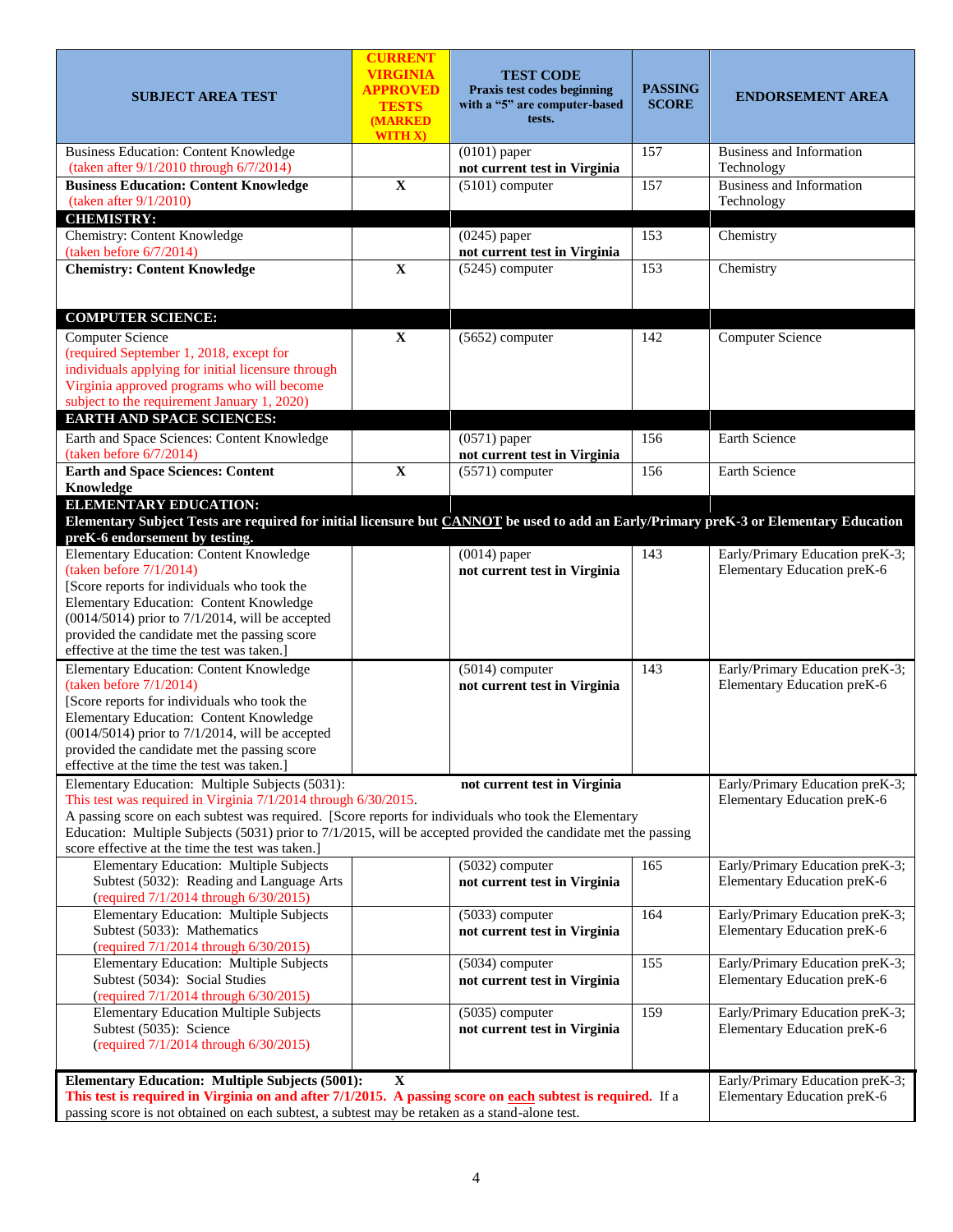| <b>SUBJECT AREA TEST</b>                                                                                                                                                                                                                                                                               | <b>CURRENT</b><br><b>VIRGINIA</b><br><b>APPROVED</b><br><b>TESTS</b><br><b>(MARKED)</b><br><b>WITH X)</b> | <b>TEST CODE</b><br>Praxis test codes beginning<br>with a "5" are computer-based<br>tests. | <b>PASSING</b><br><b>SCORE</b> | <b>ENDORSEMENT AREA</b>                                        |
|--------------------------------------------------------------------------------------------------------------------------------------------------------------------------------------------------------------------------------------------------------------------------------------------------------|-----------------------------------------------------------------------------------------------------------|--------------------------------------------------------------------------------------------|--------------------------------|----------------------------------------------------------------|
| <b>Elementary Education: Multiple</b><br>Subjects (5002): Reading and Language<br><b>Arts</b><br>(required 7/1/2015)                                                                                                                                                                                   | $\mathbf{X}$                                                                                              | $(5002)$ computer                                                                          |                                | Early/Primary Education preK-3;<br>Elementary Education preK-6 |
| <b>Elementary Education: Multiple</b><br>Subjects (5003): Mathematics<br>(required 7/1/2015)                                                                                                                                                                                                           | $\mathbf X$                                                                                               | $(5003)$ computer                                                                          | 157                            | Early/Primary Education preK-3;<br>Elementary Education preK-6 |
| <b>Elementary Education: Multiple</b><br>Subjects (5004): Social Studies<br>(required 7/1/2015)                                                                                                                                                                                                        | $\mathbf X$                                                                                               | $(5004)$ computer                                                                          | 155                            | Early/Primary Education preK-3;<br>Elementary Education preK-6 |
| <b>Elementary Education Multiple Subjects</b><br>(5005): Science<br>(required 7/1/2015)<br><b>ENGLISH:</b>                                                                                                                                                                                             | $\mathbf X$                                                                                               | $(5005)$ computer                                                                          | 159                            | Early/Primary Education preK-3;<br>Elementary Education preK-6 |
| English Language, Literature<br>and Composition: Content Knowledge<br>(taken before $1/1/2014$ )                                                                                                                                                                                                       |                                                                                                           | $(0041)$ paper<br>not current test in Virginia                                             | 172                            | English                                                        |
| English Language, Literature<br>and Composition: Content Knowledge<br>(taken before $1/1/2014$ )                                                                                                                                                                                                       |                                                                                                           | $(5041)$ computer<br>not current test in Virginia                                          | 172                            | English                                                        |
| <b>English Language Arts: Content Knowledge</b><br>(taken after $1/1/2014$ )                                                                                                                                                                                                                           | $\mathbf X$                                                                                               | (5038) computer                                                                            | 167                            | English                                                        |
| ENGLISH AS A SECOND LANGUAGE:<br><b>English to Speakers of Other Languages Test</b><br>(required July 1, 2016, except for individuals<br>applying for licensure through Virginia approved<br>programs who will become subject to the<br>requirement September 1, 2017)                                 | $\mathbf X$                                                                                               | (5362)                                                                                     | 149                            | English as a Second Language<br>preK-12                        |
| <b>FRENCH:</b><br>French: Content Knowledge<br>(taken before $9/1/2010$ )                                                                                                                                                                                                                              |                                                                                                           | (0173)<br>not current test in Virginia                                                     | 169                            | French                                                         |
| <b>French: World Language</b><br>(taken after $9/1/2010$ )                                                                                                                                                                                                                                             | $\mathbf X$                                                                                               | $(5174)$ computer                                                                          | 163                            | French                                                         |
| <b>GERMAN:</b><br>German: Content Knowledge<br>(taken before $9/1/2010$ )                                                                                                                                                                                                                              |                                                                                                           | (0181)<br>not current test in Virginia                                                     | 162                            | German                                                         |
| <b>German: World Language</b><br>(taken after $9/1/2010$ )                                                                                                                                                                                                                                             | $\mathbf X$                                                                                               | $(5183)$ computer                                                                          | 163                            | German                                                         |
| FAMILY AND CONSUMER SCIENCES:<br>Family and Consumer Sciences<br>(taken before $9/1/2008$ )                                                                                                                                                                                                            |                                                                                                           | (0120)<br>not current test in Virginia                                                     | 550                            | Family and Consumer Sciences                                   |
| Family and Consumer Sciences<br>(taken between 9/1/2008 and 6/7/2014)<br>[Score reports for individuals who took the<br>Family and Consumer Sciences (0121/5121)<br>prior to 7/1/2015, will be accepted provided the<br>candidate met the passing score effective at the<br>time the test was taken.]  |                                                                                                           | $(0121)$ paper<br>not current test in Virginia                                             | 150                            | Family and Consumer Sciences                                   |
| Family and Consumer Sciences<br>(taken between 9/1/2008 and 6/30/2015)<br>[Score reports for individuals who took the<br>Family and Consumer Sciences (0121/5121)<br>prior to 7/1/2015, will be accepted provided the<br>candidate met the passing score effective at the<br>time the test was taken.] |                                                                                                           | $(5121)$ computer<br>not current test in Virginia                                          | 150                            | Family and Consumer Sciences                                   |
| <b>Family and Consumer Sciences</b><br>(required 7/1/2015)                                                                                                                                                                                                                                             | $\mathbf X$                                                                                               | $(5122)$ computer                                                                          | 153                            | Family and Consumer Sciences                                   |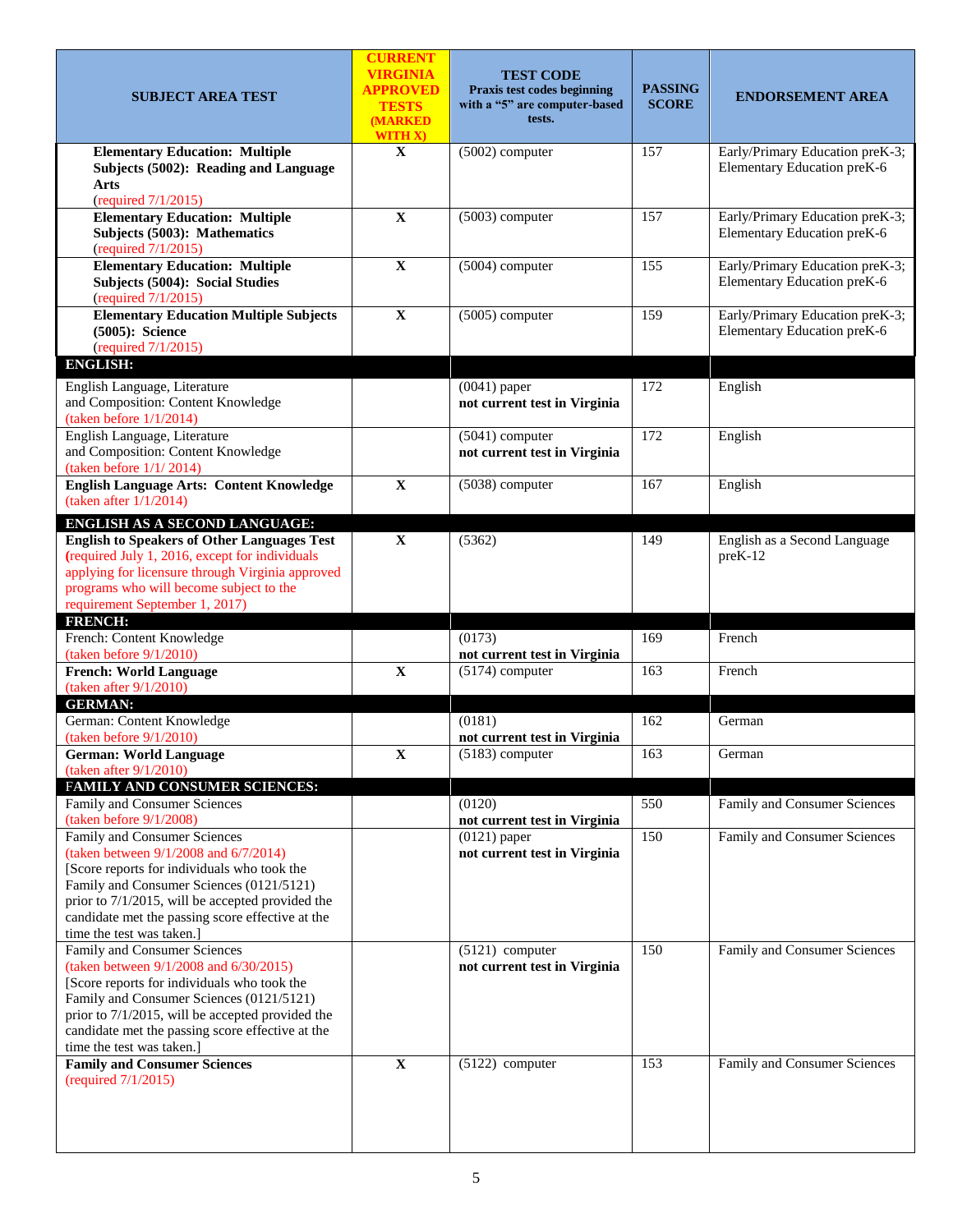| <b>SUBJECT AREA TEST</b>                                                                       | <b>CURRENT</b><br><b>VIRGINIA</b><br><b>APPROVED</b><br><b>TESTS</b><br>(MARKED<br>WITH X) | <b>TEST CODE</b><br>Praxis test codes beginning<br>with a "5" are computer-based<br>tests. | <b>PASSING</b><br><b>SCORE</b> | <b>ENDORSEMENT AREA</b>                    |
|------------------------------------------------------------------------------------------------|--------------------------------------------------------------------------------------------|--------------------------------------------------------------------------------------------|--------------------------------|--------------------------------------------|
| <b>HEALTH AND PHYSICAL EDUCATION:</b>                                                          |                                                                                            |                                                                                            |                                |                                            |
| Health and Physical Education: Content<br>Knowledge (discontinued on 6/7/2014)                 |                                                                                            | $(0856)$ paper<br>not current test in Virginia                                             | 151                            | Health and Physical Education<br>$preK-12$ |
| [Score reports for individuals who took the                                                    |                                                                                            |                                                                                            |                                |                                            |
| Health and Physical Education: Content                                                         |                                                                                            |                                                                                            |                                |                                            |
| Knowledge (0856/5856) prior to 7/1/2015, will                                                  |                                                                                            |                                                                                            |                                |                                            |
| be accepted provided the candidate met the<br>passing score effective at the time the test was |                                                                                            |                                                                                            |                                |                                            |
| taken.]                                                                                        |                                                                                            |                                                                                            |                                |                                            |
| Health and Physical Education: Content                                                         |                                                                                            | (5856) computer                                                                            | 151                            | Health and Physical Education              |
| Knowledge (discontinued on 6/30/2015)                                                          |                                                                                            | not current test in Virginia                                                               |                                | $preK-12$                                  |
| [Score reports for individuals who took the                                                    |                                                                                            |                                                                                            |                                |                                            |
| Health and Physical Education: Content                                                         |                                                                                            |                                                                                            |                                |                                            |
| Knowledge (0856/5856) prior to 7/1/2015, will<br>be accepted provided the candidate met the    |                                                                                            |                                                                                            |                                |                                            |
| passing score effective at the time the test was                                               |                                                                                            |                                                                                            |                                |                                            |
| taken.]                                                                                        |                                                                                            |                                                                                            |                                |                                            |
| <b>Health and Physical Education: Content</b>                                                  | $\mathbf X$                                                                                | (5857) computer                                                                            | 160                            | Health and Physical Education              |
| Knowledge                                                                                      |                                                                                            |                                                                                            |                                | $preK-12$                                  |
| (required effective 7/1/2015)<br><b>MARKETING EDUCATION:</b>                                   |                                                                                            |                                                                                            |                                |                                            |
| Marketing Education                                                                            |                                                                                            | (0560)                                                                                     | 570                            | <b>Marketing Education</b>                 |
| (taken before $9/1/2008$ )                                                                     |                                                                                            | not current test in Virginia                                                               |                                |                                            |
| Marketing Education                                                                            |                                                                                            | (0561)                                                                                     | 147                            | Marketing Education                        |
| (taken between 9/1/2008 and 10/5/2014)                                                         |                                                                                            | not current test in Virginia                                                               |                                |                                            |
|                                                                                                |                                                                                            | The paper-delivered version<br>was available until June 7,                                 |                                |                                            |
|                                                                                                |                                                                                            | 2014. An accommodation                                                                     |                                |                                            |
|                                                                                                |                                                                                            | may have been made by ETS                                                                  |                                |                                            |
|                                                                                                |                                                                                            | for individuals who needed                                                                 |                                |                                            |
|                                                                                                |                                                                                            | to take this assessment                                                                    |                                |                                            |
|                                                                                                |                                                                                            | between June 8, 2014, and                                                                  |                                |                                            |
| <b>Marketing Education</b>                                                                     | $\mathbf X$                                                                                | October 5, 2014.<br>$(5561)$ computer                                                      | 147                            | Marketing Education                        |
| (taken after $10/6/2014$ )                                                                     |                                                                                            |                                                                                            |                                |                                            |
| <b>MATHEMATICS:</b>                                                                            |                                                                                            |                                                                                            |                                |                                            |
| Mathematics: Content Knowledge<br>(taken before $1/1/2014$ )                                   |                                                                                            | $\overline{(0061)}$ paper<br>not current test in Virginia                                  | 147                            | Mathematics                                |
| Mathematics: Content Knowledge                                                                 |                                                                                            | $(5061)$ computer                                                                          | 147                            | Mathematics                                |
| (taken before $1/1/2014$ )                                                                     |                                                                                            | not current test in Virginia                                                               |                                |                                            |
| <b>Mathematics: Content Knowledge</b>                                                          | $\overline{\mathbf{X}}$                                                                    | $(5161)$ computer                                                                          | 160                            | Mathematics                                |
| (taken after $1/1/2014$ )                                                                      |                                                                                            |                                                                                            |                                |                                            |
| MIDDLE SCHOOL-ENGLISH:<br>Middle School English/Language Arts                                  |                                                                                            | $(0049)$ paper                                                                             | 164                            | Middle Education English                   |
| (taken before $1/1/2014$ )                                                                     |                                                                                            | not current test in Virginia                                                               |                                |                                            |
| Middle School English/Language Arts                                                            |                                                                                            | $(5049)$ computer                                                                          | 164                            | Middle Education English                   |
| (taken before $1/1/2014$ )                                                                     |                                                                                            | not current test in Virginia                                                               |                                |                                            |
| Middle School English/Language Arts                                                            | $\mathbf X$                                                                                | $(5047)$ computer                                                                          | 164                            | Middle Education English                   |
| (taken after $1/1/2014$ )                                                                      |                                                                                            |                                                                                            |                                |                                            |
| MIDDLE SCHOOL-MATHEMATICS:<br>Middle School Mathematics                                        |                                                                                            | $(0069)$ paper                                                                             |                                | Middle Education Mathematics               |
| (taken before $1/1/2014$ )                                                                     |                                                                                            | not current test in Virginia                                                               | 163                            |                                            |
| <b>Middle School Mathematics</b>                                                               | $\overline{\mathbf{X}}$                                                                    | $(5169)$ computer                                                                          | 165                            | Middle Education Mathematics               |
| (taken after $1/1/2014$ )                                                                      |                                                                                            |                                                                                            |                                |                                            |
|                                                                                                |                                                                                            |                                                                                            |                                |                                            |
|                                                                                                |                                                                                            |                                                                                            |                                |                                            |
|                                                                                                |                                                                                            |                                                                                            |                                |                                            |
|                                                                                                |                                                                                            |                                                                                            |                                |                                            |
|                                                                                                |                                                                                            |                                                                                            |                                |                                            |
|                                                                                                |                                                                                            |                                                                                            |                                |                                            |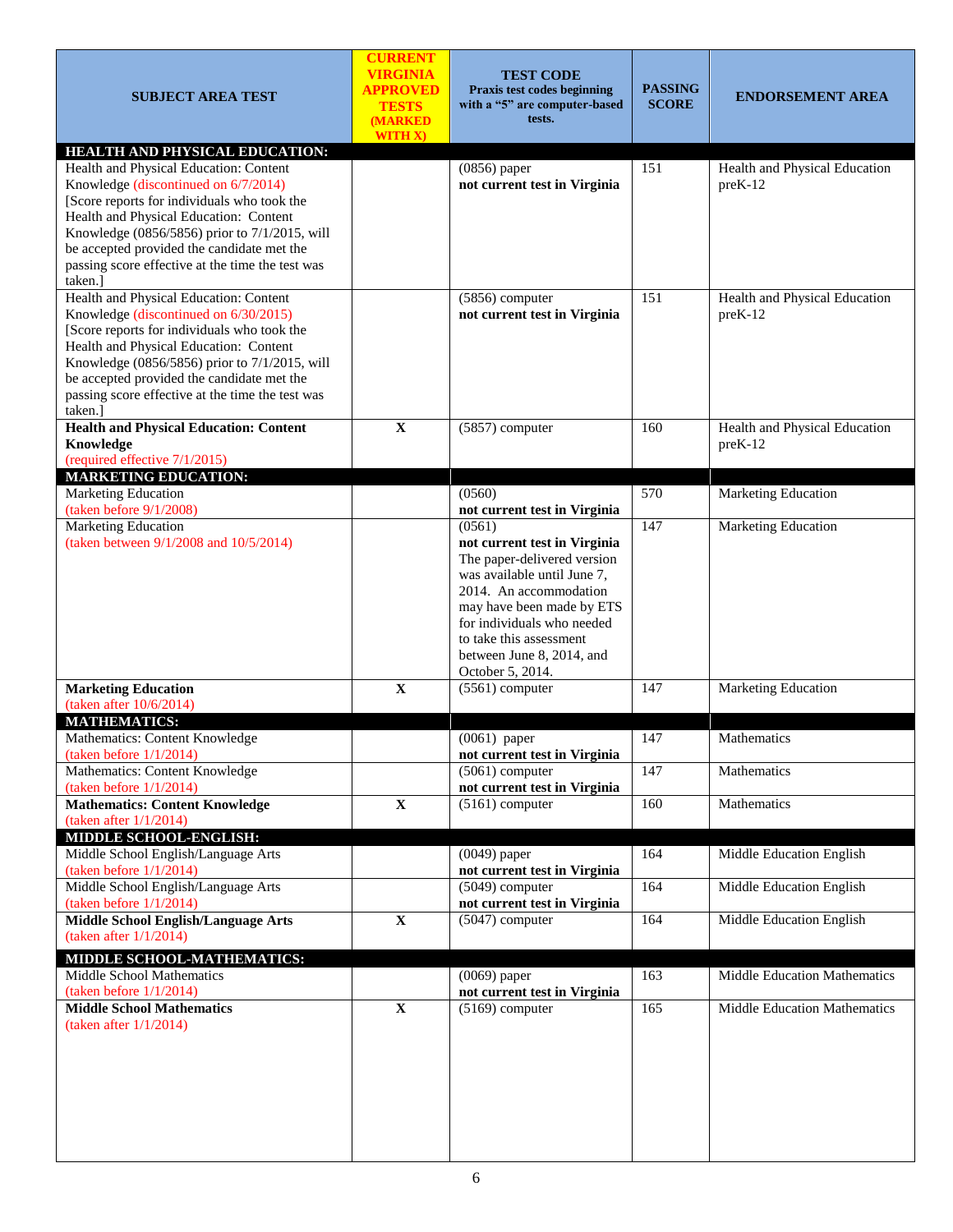| <b>SUBJECT AREA TEST</b>                                                                            | <b>CURRENT</b><br><b>VIRGINIA</b><br><b>APPROVED</b><br><b>TESTS</b><br><b>(MARKED)</b><br>WITH X) | <b>TEST CODE</b><br>Praxis test codes beginning<br>with a "5" are computer-based<br>tests. | <b>PASSING</b><br><b>SCORE</b> | <b>ENDORSEMENT AREA</b>                                |
|-----------------------------------------------------------------------------------------------------|----------------------------------------------------------------------------------------------------|--------------------------------------------------------------------------------------------|--------------------------------|--------------------------------------------------------|
| MIDDLE SCHOOL-SCIENCE:                                                                              |                                                                                                    |                                                                                            |                                |                                                        |
| Middle School Science                                                                               |                                                                                                    | (0439) paper                                                                               | 162                            | Middle Education Science                               |
| (taken prior to $7/1/2015$ )                                                                        |                                                                                                    | not current test in Virginia                                                               |                                |                                                        |
| [Score reports for individuals who took the                                                         |                                                                                                    |                                                                                            |                                |                                                        |
| Middle School Science (0439) prior to 7/1/2015,<br>will be accepted provided the candidate met the  |                                                                                                    |                                                                                            |                                |                                                        |
| passing score effective at the time the test was                                                    |                                                                                                    |                                                                                            |                                |                                                        |
| taken.]                                                                                             |                                                                                                    |                                                                                            |                                |                                                        |
| <b>Middle School Science</b>                                                                        |                                                                                                    | $(5440)$ computer                                                                          | 150                            | <b>Middle Education Science</b>                        |
| (taken prior to $03/18/21$ )                                                                        |                                                                                                    |                                                                                            |                                |                                                        |
| [Score reports for individuals who took the                                                         |                                                                                                    |                                                                                            |                                |                                                        |
| Middle School Science (5440) prior to 03/18/21,                                                     |                                                                                                    |                                                                                            |                                |                                                        |
| will be accepted provided the candidate met the<br>passing score effective at the time the test was |                                                                                                    |                                                                                            |                                |                                                        |
| taken.]                                                                                             |                                                                                                    |                                                                                            |                                |                                                        |
| Middle School Science                                                                               | $\mathbf{X}$                                                                                       | $(5442)$ computer                                                                          | 147                            | Middle Education Science                               |
| (required effective 03/18/21)                                                                       |                                                                                                    |                                                                                            |                                |                                                        |
| MIDDLE SCHOOL-SOCIAL STUDIES:                                                                       |                                                                                                    |                                                                                            |                                |                                                        |
| Middle School Social Studies                                                                        |                                                                                                    | $(0089)$ paper                                                                             | 160                            | Middle Education History and                           |
| (taken prior to $6/7/2014$ )                                                                        |                                                                                                    | not current test in Virginia                                                               |                                | Social Sciences                                        |
| <b>Middle School Social Studies</b>                                                                 | $\mathbf{X}$                                                                                       | $(5089)$ computer                                                                          | 160                            | Middle Education History and<br><b>Social Sciences</b> |
| MUSIC (Music-Vocal Choral or Music-Instrumental):                                                   |                                                                                                    |                                                                                            |                                |                                                        |
| Music: Content Knowledge                                                                            |                                                                                                    | $(0113)$ paper                                                                             | 160                            | Music-Vocal/Choral or                                  |
|                                                                                                     |                                                                                                    | not current test in Virginia                                                               |                                | Music-Instrumental                                     |
| <b>Music: Content Knowledge</b>                                                                     | $\mathbf X$                                                                                        | $(5113)$ computer                                                                          | 160                            | Music-Vocal/Choral or                                  |
|                                                                                                     |                                                                                                    |                                                                                            |                                | Music-Instrumental                                     |
| PHYSICS:                                                                                            |                                                                                                    |                                                                                            |                                |                                                        |
| Physics: Content Knowledge                                                                          |                                                                                                    | $(0265)$ paper                                                                             | 147                            | Physics                                                |
| (taken prior to $6/7/2014$ )                                                                        |                                                                                                    | not current test in Virginia                                                               |                                |                                                        |
| <b>Physics: Content Knowledge</b><br><b>SOCIAL STUDIES (History and Social Sciences):</b>           | $\overline{\mathbf{X}}$                                                                            | $(5265)$ computer                                                                          | 147                            | Physics                                                |
| Social Studies: Content Knowledge                                                                   |                                                                                                    | $(0081)$ paper                                                                             | 161                            | History and Social Science                             |
| (taken prior to $6/7/2014$ )                                                                        |                                                                                                    | not current test in Virginia                                                               |                                |                                                        |
| <b>Social Studies: Content Knowledge</b>                                                            | $\mathbf X$                                                                                        | $(5081)$ computer                                                                          | 161                            | History and Social Science                             |
|                                                                                                     |                                                                                                    |                                                                                            |                                |                                                        |
| <b>SPANISH:</b>                                                                                     |                                                                                                    |                                                                                            |                                |                                                        |
| Spanish: Content Knowledge                                                                          |                                                                                                    | (0191)                                                                                     | 161                            | Spanish                                                |
| (taken before $9/1/2010$ )                                                                          |                                                                                                    | not current test in Virginia                                                               |                                |                                                        |
| <b>Spanish: World Language</b>                                                                      | $\mathbf X$                                                                                        | $(5195)$ computer                                                                          | 168                            | Spanish                                                |
| (taken after $9/1/2010$ )                                                                           |                                                                                                    |                                                                                            |                                |                                                        |
| TECHNOLOGY EDUCATION:                                                                               |                                                                                                    |                                                                                            |                                |                                                        |
| <b>Technology Education</b>                                                                         |                                                                                                    | (0050)                                                                                     | 610                            | <b>Technology Education</b>                            |
| (taken before $9/1/2011$ )                                                                          |                                                                                                    |                                                                                            |                                |                                                        |
|                                                                                                     |                                                                                                    | not current test in Virginia                                                               |                                |                                                        |
| <b>Technology Education</b>                                                                         |                                                                                                    | $(0051)$ paper                                                                             | 162                            | <b>Technology Education</b>                            |
| (taken between 9/1/2011 and 6/7/2014)<br><b>Technology Education</b>                                | $\mathbf X$                                                                                        | not current test in Virginia<br>$(5051)$ computer                                          | 162                            | <b>Technology Education</b>                            |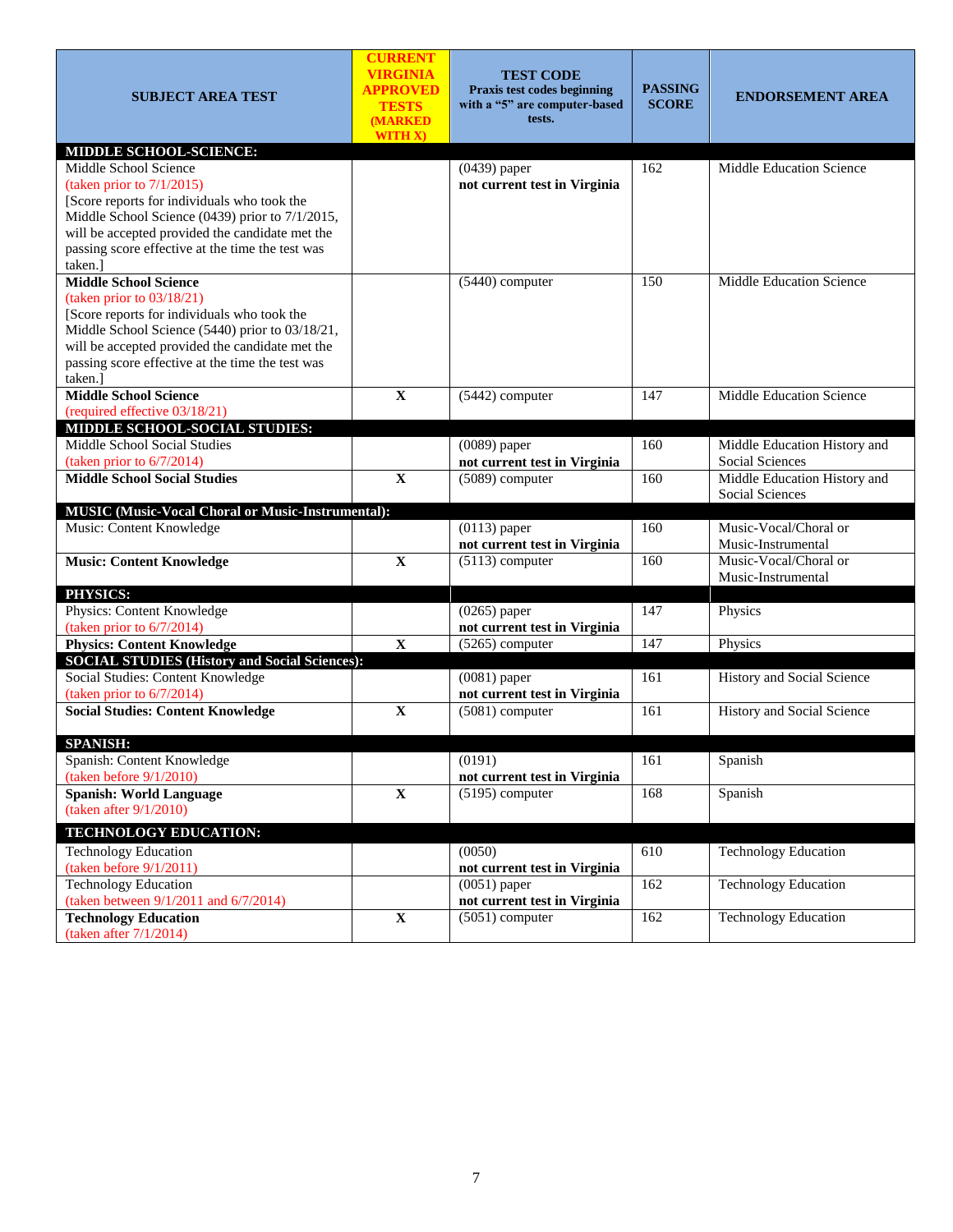## **ADD-ON SUBJECT AREA TEST**

| <b>ADD-ON SUBJECT AREA TEST</b>                                                                                                                                                                                                                                                                                                                                                                                                                                                                                                                                                                                                  | <b>CURRENT</b><br>VIRGINIA<br><b>APPROVED</b><br><b>TESTS</b><br><b>MARKED</b><br><b>WITH X)</b> | <b>TEST CODE</b><br>Praxis test codes beginning<br>with a "5" are computer-<br>based tests. | <b>PASSING</b><br><b>SCORE</b> | <b>ENDORSEMENT AREA</b>                          |
|----------------------------------------------------------------------------------------------------------------------------------------------------------------------------------------------------------------------------------------------------------------------------------------------------------------------------------------------------------------------------------------------------------------------------------------------------------------------------------------------------------------------------------------------------------------------------------------------------------------------------------|--------------------------------------------------------------------------------------------------|---------------------------------------------------------------------------------------------|--------------------------------|--------------------------------------------------|
| <b>ALGEBRA I:</b><br>The Algebra I test is an option to add the Mathematics - Algebra I (add-on) endorsement to a teaching license. This test CANNOT be<br>used as an assessment for initial licensure.                                                                                                                                                                                                                                                                                                                                                                                                                          |                                                                                                  |                                                                                             |                                |                                                  |
| Algebra I<br>(effective February 23, 2017) The Algebra I<br>test is an option to add the Mathematics $-$<br>Algebra I (add-on) endorsement to a teaching<br>license. This test cannot be used as an<br>assessment for initial licensure; the test may<br>only be used to add the Mathematics - Algebra<br>I (add-on) endorsement for individuals who<br>hold an active (1) Collegiate Professional or<br>Postgraduate Professional License or (2)<br>Provisional License leading to a Collegiate<br>Professional or Postgraduate Professional<br>License if the testing requirement for the initial<br>endorsement has been met. | $\mathbf{x}$                                                                                     | (5162)                                                                                      | 148                            | Mathematics - Algebra I (add-<br>on endorsement) |

## **READING FOR VIRGINIA EDUCATORS**

### **Praxis Series Reading for Virginia Educators (RVE): Elementary and Special Education (5306 computer-based) Praxis Series Reading for Virginia Educators (RVE): Reading Specialist (5304 computer-based)**

The following reading assessments are prescribed by the Virginia Board of Education for individuals seeking the following endorsements:

- (1) an initial Virginia license with the following endorsements: Early/Primary Education preK-3, Elementary Education preK-6, Special Education-General Curriculum, Special Education-Hearing Impairments, and Special Education-Visual Impairments [Refer to "Reciprocity – Individuals Who Hold Active Out-of-State Licenses with Full Credentials and Without Deficiencies," page 1]; or
- (2) an endorsement as a Reading Specialist.

Effective July 1, 2011, the Virginia Department of Education implemented changes in the required reading assessments for certain endorsements. For teachers seeking an initial license with endorsements in Early/Primary Education preK-3, Elementary Education preK-6, Special Education – General Curriculum, Special Education – Hearing Impairments, or Special Education – Visual Impairments, the required reading assessment is the **Praxis Series Reading for Virginia Educators (RVE): Elementary and Special Education Teachers Assessment (5306).** On May 19, 2011, the Board of Education set the passing score for this assessment at **157**.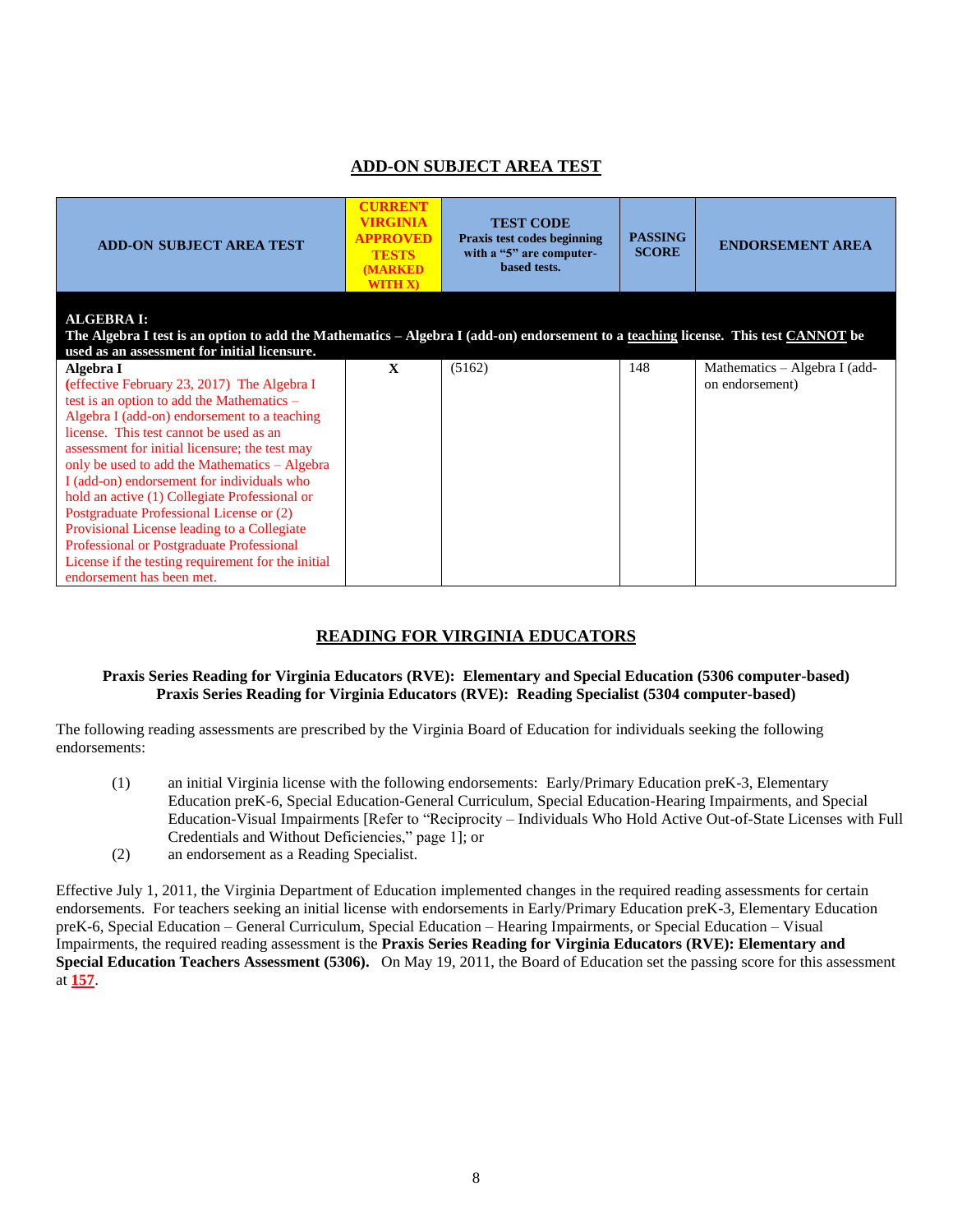| <b>READING FOR VIRGINIA EDUCATORS</b><br><b>TEST: Elementary and Special Education</b>                                     | <b>CURRENT</b><br><b>VIRGINIA</b><br><b>APPROVED</b><br><b>TEST</b> | <b>TEST CODE</b><br><b>Praxis Series test codes</b><br>beginning with a "5" are<br>computer-based tests.                                                | <b>PASSING</b><br><b>SCORE</b> | <b>ENDORSEMENT AREA</b>                                                                                                                                                                                                                                                      |
|----------------------------------------------------------------------------------------------------------------------------|---------------------------------------------------------------------|---------------------------------------------------------------------------------------------------------------------------------------------------------|--------------------------------|------------------------------------------------------------------------------------------------------------------------------------------------------------------------------------------------------------------------------------------------------------------------------|
| The Praxis Series Reading for Virginia Educators (RVE) Assessment CANNOT be used to add a teaching endorsement by testing. |                                                                     |                                                                                                                                                         |                                |                                                                                                                                                                                                                                                                              |
| <b>Praxis Series Reading for Virginia</b><br><b>Educators (RVE): Elementary and Special</b><br><b>Education</b>            | $\mathbf{X}$                                                        | (5306)<br>Beginning June 8, 2014, the<br>RVE became available only<br>via computer-based testing.<br>The paper-based test (0306)<br>is no longer given. | 157                            | Teachers seeking an initial<br>license with endorsement(s) in<br>Early/Primary Education preK-<br>3, Elementary Education preK-<br>6, Special Education - General<br>Curriculum, Special Education<br>- Hearing Impairments, or<br>Special Education - Visual<br>Impairments |

Effective July 1, 2011, the required assessment for teachers seeking an endorsement as a reading specialist is the **Praxis Series Reading for Virginia Educators (RVE): Reading Specialist Assessment (5304).** On May 19, 2011, the Board of Education set the passing score for this assessment at **162**.

| <b>READING FOR VIRGINIA EDUCATORS</b><br><b>TEST: Reading Specialist</b>                                                    | <b>CURRENT</b><br><b>VIRGINIA</b><br><b>APPROVED</b><br><b>TEST</b> | <b>TEST CODE</b><br><b>Praxis Series test codes</b><br>beginning with a "5" are<br>computer-based tests. | <b>PASSING</b><br><b>SCORE</b> | <b>ENDORSEMENT AREA</b>         |
|-----------------------------------------------------------------------------------------------------------------------------|---------------------------------------------------------------------|----------------------------------------------------------------------------------------------------------|--------------------------------|---------------------------------|
| The Praxis Series Reading for Virginia Educators (RVE) Assessment CANNOT be used to add a Reading Specialist endorsement by |                                                                     |                                                                                                          |                                |                                 |
| testing.                                                                                                                    |                                                                     |                                                                                                          |                                |                                 |
| <b>Praxis Series Reading for Virginia Educators</b>                                                                         | $\mathbf{X}$                                                        | (5304)                                                                                                   | 162                            | Teachers seeking an             |
| (RVE): Reading Specialist Assessment                                                                                        |                                                                     |                                                                                                          |                                | endorsement as a <b>Reading</b> |
|                                                                                                                             |                                                                     | Beginning June 8, 2014, the                                                                              |                                | <b>Specialist</b>               |
|                                                                                                                             |                                                                     | RVE became available only                                                                                |                                |                                 |
|                                                                                                                             |                                                                     | via computer-based testing.                                                                              |                                |                                 |
|                                                                                                                             |                                                                     | The paper-based test (0304)                                                                              |                                |                                 |
|                                                                                                                             |                                                                     | is no longer given.                                                                                      |                                |                                 |

The RVE is offered by the Education Testing Service (ETS). For information regarding registration, test administration, fees, the policy for testing individuals with disabilities, etc., please refer to the [ETS website,](http://www.ets.org/) or contact the Educational Testing Service (ETS) at 1-800-772-9476 or 609-771-7395 for THE PRAXIS SERIES Registration Bulletin or write to THE PRAXIS SERIES, ETS, P. O. Box 6051, Princeton, NJ 08541-6051. Hearing impaired individuals using a Telecommunications Device for the Deaf (TDD) may call 1-800-275-1391 for information.

### **NOTES**:

Individuals who were previously cited for the Virginia Reading Assessment (VRA) or Virginia Reading Assessment for Reading Specialists (VRA for Reading Specialists) and who have not yet completed these tests are now required to take the new assessments. The VRA and VRA for Reading Specialists are no longer available.

**VRA (no longer available) Taken Prior to June 30, 2011:** Even though the Virginia Reading Assessment (VRA) and Virginia Reading Assessment for Reading Specialists (VRA for Reading Specialists) have not been administered since June 30, 2011, the passing scores on the VRA assessments will be accepted from individuals who took the tests prior to June 30, 2011. The cut score for the Virginia Reading Assessments for elementary and special education teachers was 235 and the cut score for reading specialists was 245, effective July 1, 2006.

## **SCHOOL LEADERS LICENSURE ASSESSMENT (SLLA) – TEST CODE 6011 OR TEST CODE 6990**

Effective July 1, 2005, the Board of Education approved the use of the **School Leaders Licensure Assessment (SLLA)** for individuals seeking an Administration and Supervision endorsement.

On January 14, 2010, the Board of Education approved a cut score of **163** for the SLLA (test code 1011). This test was administered for the last time in a paper format in September 2011. Effective January 2012, the SLLA is available in a computer-delivered format only. **The test code is 6011, and the cut score is 163.**

On July 26, 2018, the Board of Education approved a cut score of 146 for the SLLA (test code 6990). For the period of September 1, 2018 to January 1, 2020, individuals may take either the SLLA (6011) or SLLA (6990); effective January 1, 2020, SLLA (6990) is required for individuals seeking an Administration and Supervision PreK-12 endorsement.